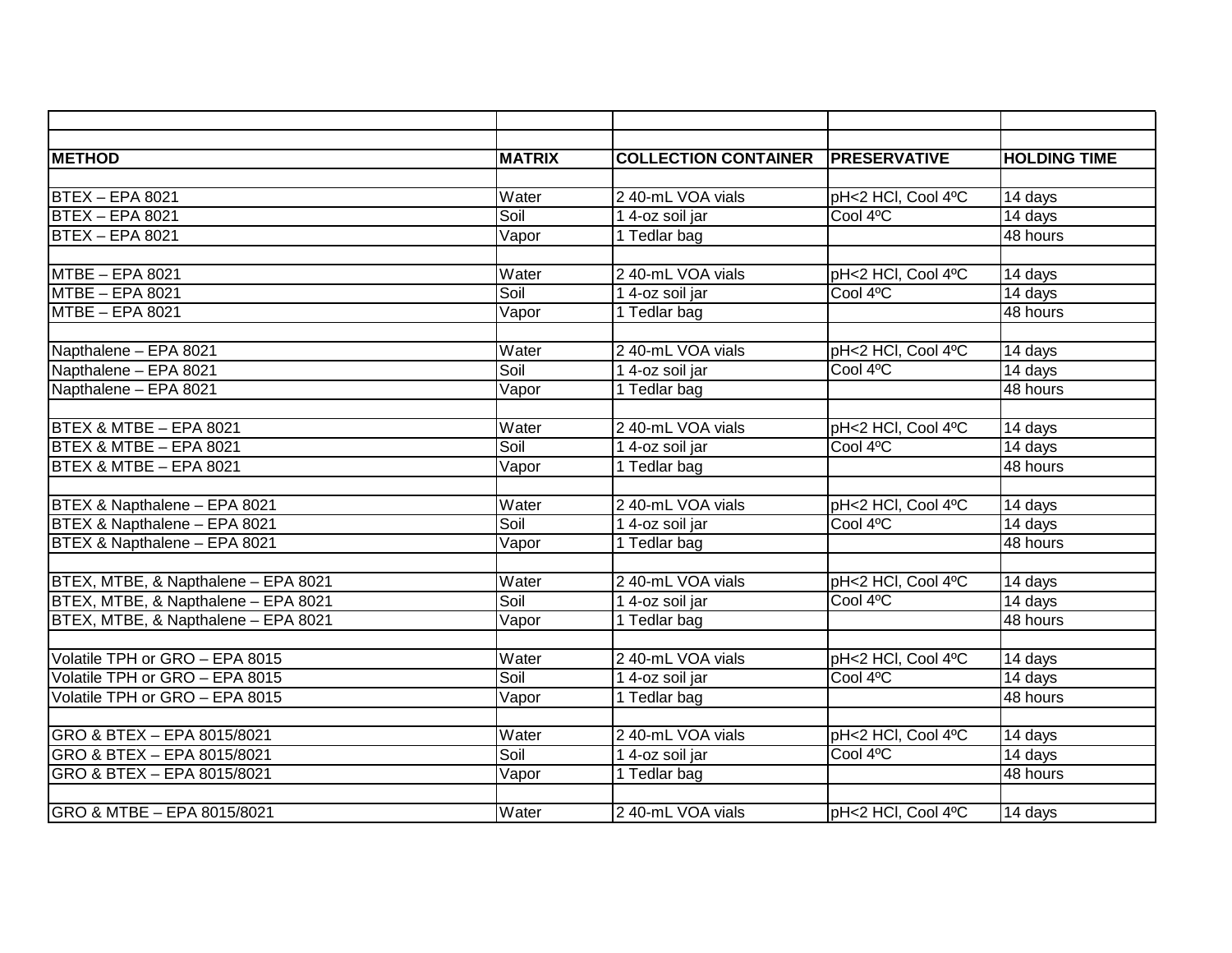| GRO & MTBE - EPA 8015/8021                           | Soil  | 1 4-oz soil jar              | Cool 4°C           | 14 days               |
|------------------------------------------------------|-------|------------------------------|--------------------|-----------------------|
| GRO & MTBE - EPA 8015/8021                           | Vapor | 1 Tedlar bag                 |                    | $\overline{48}$ hours |
|                                                      |       |                              |                    |                       |
| GRO & Napthalene - EPA 8015/8021                     | Water | 2 40-mL VOA vials            | pH<2 HCl, Cool 4°C | 14 days               |
| GRO & Napthalene - EPA 8015/8021                     | Soil  | 1 4-oz soil jar              | Cool 4°C           | 14 days               |
| GRO & Napthalene - EPA 8015/8021                     | Vapor | 1 Tedlar bag                 |                    | 48 hours              |
|                                                      |       |                              |                    |                       |
| GRO & BTEX & MTBE - EPA 8015/8021                    | Water | 2 40-mL VOA vials            | pH<2 HCI, Cool 4°C | 14 days               |
| GRO & BTEX & MTBE - EPA 8015/8021                    | Soil  | $\overline{1}$ 4-oz soil jar | Cool 4°C           | 14 days               |
| GRO & BTEX & MTBE - EPA 8015/8021                    | Vapor | 1 Tedlar bag                 |                    | 48 hours              |
|                                                      |       |                              |                    |                       |
| GRO & BTEX & Napthalene - EPA 8015/8021              | Water | 2 40-mL VOA vials            | pH<2 HCl, Cool 4°C | 14 days               |
| GRO & BTEX & Napthalene - EPA 8015/8021              | Soil  | 1 4-oz soil jar              | Cool 4°C           | 14 days               |
| GRO & BTEX & Napthalene - EPA 8015/8021              | Vapor | 1 Tedlar bag                 |                    | 48 hours              |
|                                                      |       |                              |                    |                       |
| GRO & BTEX & MTBE & Napthalene - EPA 8015/8021       | Water | 2 40-mL VOA vials            | pH<2 HCl, Cool 4°C | 14 days               |
| GRO & BTEX & MTBE & Napthalene - EPA 8015/8021       | Soil  | 1 4-oz soil jar              | Cool 4°C           | 14 days               |
| GRO & BTEX & MTBE & Napthalene - EPA 8015/8021       | Vapor | 1 Tedlar bag                 |                    | 48 hours              |
|                                                      |       |                              |                    |                       |
| Semivolatile TPH (DRO) - EPA 8015                    | Water | 1 1-liter amber glass bottle | pH<2 HCl, Cool 4°C | 7 days                |
| Semivolatile TPH (DRO) - EPA 8015                    | Soil  | 14-oz soil jar               | Cool 4°C           | 14 days               |
|                                                      |       |                              |                    |                       |
| VOCs In Drinking Water - EPA 524.2                   | Water | 3 40-mL VOA vials            | pH<2 HCl, Cool 4°C | 14 days               |
|                                                      |       |                              |                    |                       |
| BTEX & Ethers In Drinking Water - EPA 524.2          | Water | 3 40-mL VOA vials            | pH<2 HCl, Cool 4°C | 14 days               |
|                                                      |       |                              |                    |                       |
| BTEX & Ethers - EPA 8260                             | Water | 2 40-mL VOA vials            | pH<2 HCl, Cool 4°C | 14 days               |
| BTEX & Ethers - EPA 8260                             | Soil  | 1 4-oz soil jar              | Cool 4°C           | $\overline{14}$ days  |
| BTEX & Ethers - EPA 8260                             | Vapor | 1 Tedlar bag                 |                    | 48 hours              |
|                                                      |       |                              |                    |                       |
| <b>VOCs-EPA 8260</b>                                 | Water | 2 40-mL VOA vials            | pH<2 HCl, Cool 4°C | 14 days               |
| <b>VOCs-EPA 8260</b>                                 | Soil  | 1 4-oz soil jar              | Cool 4°C           | 48 hours              |
| VOCs-EPA 8260                                        | Vapor | $\overline{1}$ Tedlar bag    |                    |                       |
|                                                      |       |                              |                    |                       |
| Semivolatiles TPH-Diesel through Lube Oil - EPA 8015 | Water | 1 1-liter amber glass bottle | pH<2 HCl, Cool 4°C | 14 days               |
| Semivolatiles TPH-Diesel through Lube Oil - EPA 8015 | Soil  | $\overline{1}$ 4-oz soil jar | Cool 4°C           | 14 days               |
|                                                      |       |                              |                    |                       |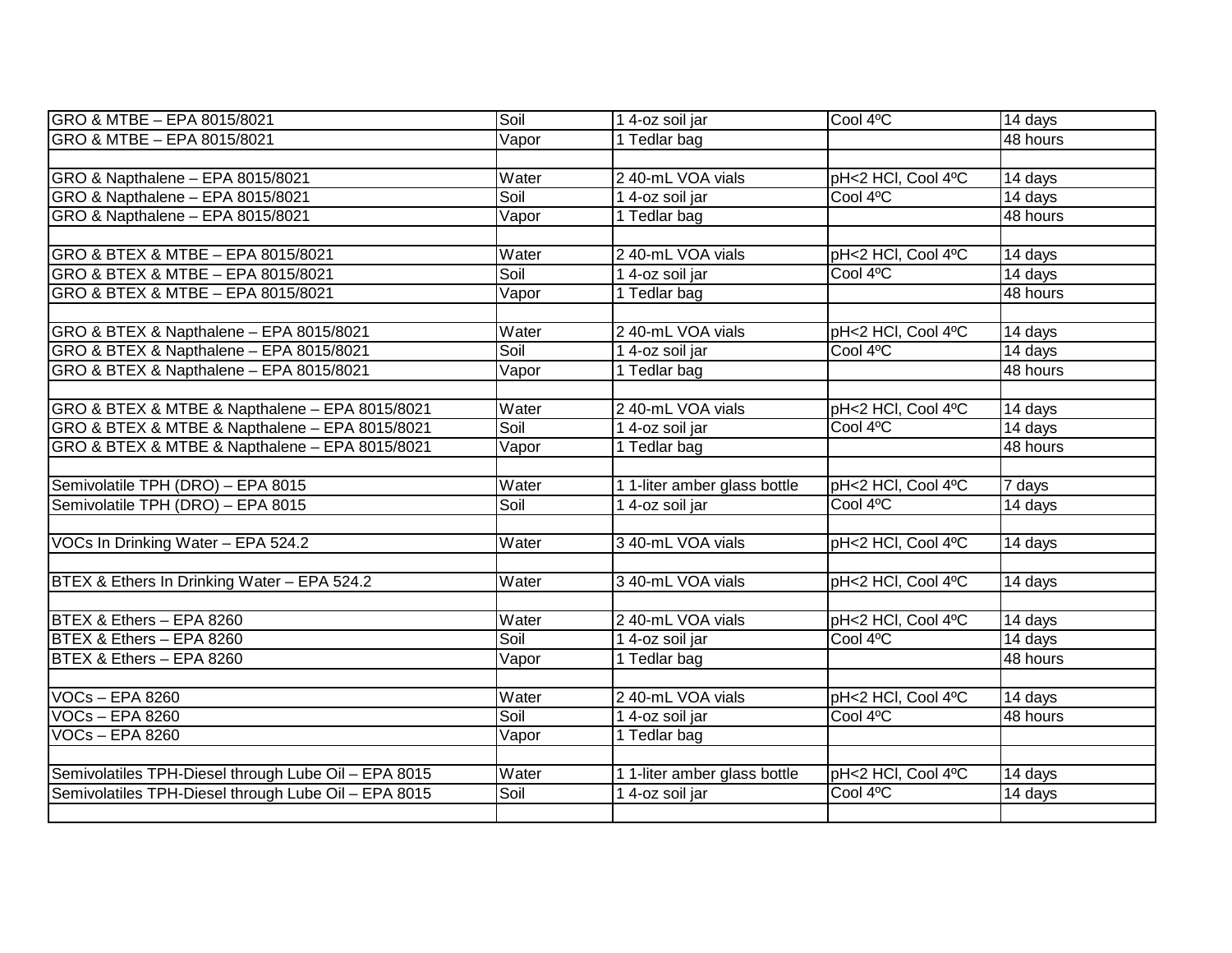| VOCs In Wastewater - EPA 624                          | Water             | 2 40-mL VOA vials            | pH<2 HCl, Cool 4°C | 7 days              |
|-------------------------------------------------------|-------------------|------------------------------|--------------------|---------------------|
|                                                       |                   |                              |                    |                     |
| SVOCs (BNA) – EPA 8270                                | Water             | 1 1-liter amber glass bottle | pH<2 HCl, Cool 4°C | 7 days              |
| SVOCs (BNA) - EPA 8270                                | Soil              | 1 4-oz soil jar              |                    | 14 days             |
|                                                       |                   |                              |                    |                     |
| PAHs - EPA 8270                                       | Water             | 1 1-liter amber glass bottle | pH<2 HCl, Cool 4°C | 7 days              |
| PAHs - EPA 8270                                       | Soil              | 14-oz soil jar               | Cool 4°C           | 14 days             |
|                                                       |                   |                              |                    |                     |
| <b>PCBs-EPA 8082</b>                                  | Water             | 1 1-liter amber glass bottle | Cool 4°C           | 7 days              |
| PCBs-EPA 8082                                         | Soil              | $\overline{1}$ 4-oz soil jar | Cool 4°C           | 14 days             |
| PCBs-EPA 8082                                         | $\overline{O}$ il | 1 40-mL VOA vials            |                    |                     |
| PCBs-EPA 8082                                         | Wipe              | 1 40-mL VOA vials with wipe  |                    |                     |
|                                                       |                   |                              |                    |                     |
| <b>PCBs-EPA 608</b>                                   | Wastewater        | 1 1-liter amber glass bottle | Cool 4°C           | 7 days              |
|                                                       |                   |                              |                    |                     |
| Chlorinated Pesticides & PCBs - EPA 608               | Wastewater        | 1 1-liter amber glass bottle | Cool 4°C           | 7 days              |
|                                                       |                   |                              |                    |                     |
| Total Toxic Organics - Dioxin Screen                  | Wastewater        | 1 1-liter amber glass bottle | Cool 4°C           | 7 days              |
| <b>EPA 608</b>                                        | Wastewater        | 1 1-liter amber glass bottle | Cool 4°C           | 7 days              |
| <b>EPA 624</b>                                        | Wastewater        | 2 40-mL VOA vials            | Cool 4°C           | 7 days              |
| <b>EPA 625</b>                                        | Wastewater        | 1 1-liter amber glass bottle | Cool 4°C           | 7 days              |
|                                                       |                   |                              |                    |                     |
| Chlorinated Pesticides & PCBs - EPA 8081/8082         | Water             | 1 1-liter amber glass bottle | Cool 4°C           | $\overline{7}$ days |
| Chlorinated Pesticides & PCBs - EPA 8081/8082         | Soil              | 14-oz soil jar               | Cool 4°C           | 14 days             |
|                                                       |                   |                              |                    |                     |
| Organophosphorus Pesticides (23 Compounds) - EPA 8141 | Water             | 1 1-liter amber glass bottle | Cool 4°C           | 7 days              |
| Organophosphorus Pesticides (23 Compounds) - EPA 8141 | Soil              | 14-oz soil jar               | Cool 4°C           | 14 days             |
|                                                       |                   |                              |                    |                     |
| Organophosphorus Pesticides (5 Compounds) - EPA 8141  | Water             | 1 1-liter amber glass bottle | Cool 4°C           | 7 days              |
| Organophosphorus Pesticides (5 Compounds) - EPA 8141  | Soil              | 1 4-oz soil jar              | Cool 4°C           | 14 days             |
|                                                       |                   |                              |                    |                     |
| Chlorinated Herbicides (10 Compounds) - EPA 8150      | Water             | 1 1-liter amber glass bottle | Cool 4°C           | 7 days              |
| Chlorinated Herbicides (10 Compounds) - EPA 8150      | Soil              | 1 4-oz soil jar              | Cool 4°C           | 14 days             |
|                                                       |                   |                              |                    |                     |
| TCLP Volatile Extraction (RCRA) - EPA 1311            | Soil Extraction   | 1 4-oz soil jar              | Cool 4°C           | 14 days             |
|                                                       |                   |                              |                    |                     |
| TCLP Nonvolatile Extraction (RCRA) - EPA 1311         | Soil Extraction   | 3 4-oz soil jars             | Cool 4°C           | 14 days             |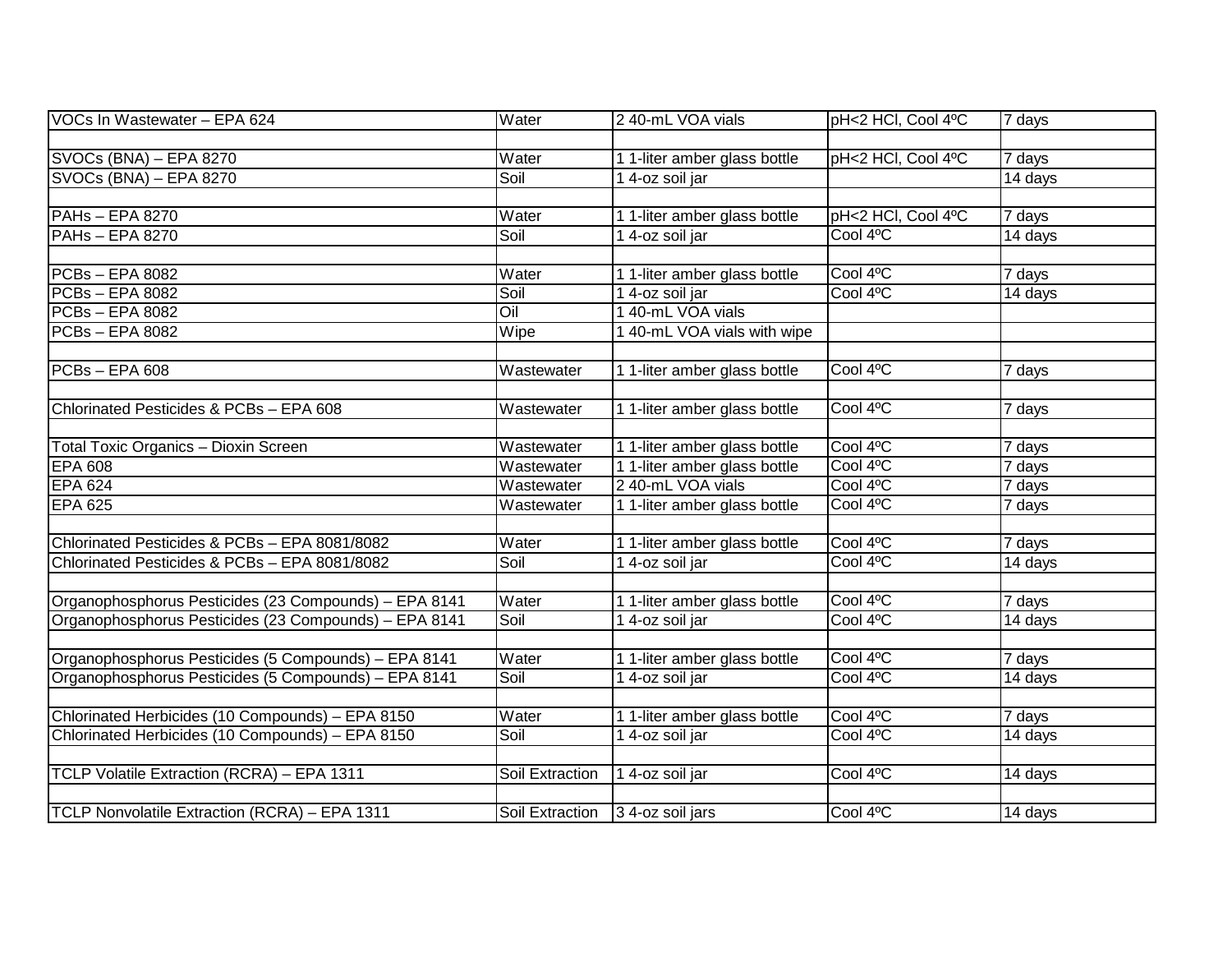| TCLP VOCs - EPA 8260                                        |        | TCLP Leachate Extracted from soil in lab        |                                  | 7 days      |
|-------------------------------------------------------------|--------|-------------------------------------------------|----------------------------------|-------------|
| TCLP SVOCs - EPA 8270                                       |        | TCLP Leachate Extracted from soil in lab        |                                  | 7 days      |
| TCLP Chlorinated Pesticides - EPA 8081                      |        | TCLP Leachate Extracted from soil in lab        |                                  | 7 days      |
| TCLP Chlorinated Herbicides - EPA 8150                      |        | TCLP Leachate Extracted from soil in lab        |                                  | 7 days      |
| TCLP Metals - EPA 6010/7470                                 |        | <b>TCLP Leachate Extracted from soil in lab</b> |                                  | 180 days    |
| Full TCLP (includes extraction and all above TCLP analyses) |        | TCLP Leachate Extracted from soil in lab        |                                  | 7 days      |
|                                                             |        |                                                 |                                  |             |
| Oil and Grease (HEM) - EPA 1664                             | Water  | 1 1-liter amber glass bottle                    | Cool 4°C                         | 28 days     |
| Oil and Grease (HEM) - EPA 1664                             | Soil   | 1 4-oz soil jar                                 | Cool 4 <sup>o</sup> C            | 28 days     |
|                                                             |        |                                                 |                                  |             |
| TPH (SGT-HEM) - EPA 1664                                    | Water  | 1 1-liter amber glass bottle                    | Cool 4°C                         | 28 days     |
| TPH (SGT-HEM) - EPA 1664                                    | Soil   | 1 4-oz soil jar                                 | Cool 4°C                         | 28 days     |
|                                                             |        |                                                 |                                  |             |
| Flashpoint - EPA 1010                                       | Liquid | 1 40-mL VOA vial                                | Cool 4°C                         | 14 days     |
|                                                             |        |                                                 |                                  |             |
| Ignitability - EPA 40 CFR 261.21                            | Solid  | 14-oz soil jar                                  | Cool <sub>4</sub> o <sub>C</sub> |             |
|                                                             |        |                                                 |                                  |             |
| Paint Filter Liquids - EPA 9095A                            | Solid  | 14-oz soil jar                                  | Cool 4°C                         |             |
|                                                             |        |                                                 |                                  |             |
| $pH - EPA$ 9040                                             | Water  | 1 40-mL VOA vial                                | Cool 4°C                         | Immediately |
| $pH - EPA$ 9045                                             | Soil   | 14-oz soil jar                                  | Cool 4°C                         | Immediately |
|                                                             |        |                                                 |                                  |             |
| <b>TPH - EPA 418.1</b>                                      | Water  | 1 1-liter amber glass bottle                    | Cool 4°C                         |             |
| <b>TPH - EPA 418.1</b>                                      | Soil   | 1 4-oz soil jar                                 | Cool 4°C                         | 14 days     |
|                                                             |        |                                                 |                                  |             |
| Oil and Grease - EPA 413.1                                  | Water  | 1 1-liter amber glass bottle                    | Cool 4°C                         | 28 days     |
| Oil and Grease - EPA 413.1M                                 | Soil   | 1 4-oz soil jar                                 | Cool 4°C                         | 14 days     |
|                                                             |        |                                                 |                                  |             |
| Nicotine - ASTM D5075-01                                    | Vapor  | 1 Xad-4 Tube                                    |                                  |             |
|                                                             |        |                                                 |                                  |             |
| VOCs in Air - EPA TO-1                                      | Vapor  | 1 multisorbent tube                             |                                  |             |
|                                                             |        |                                                 |                                  |             |
| VOCs in Air - EPA TO-17                                     | Vapor  | 1 multisorbent tube                             |                                  |             |
|                                                             |        |                                                 |                                  |             |
| VOCs in Air - EPA TO-15                                     | Vapor  | 1 Summa <sup>™</sup> cannister                  |                                  |             |
|                                                             |        |                                                 |                                  |             |